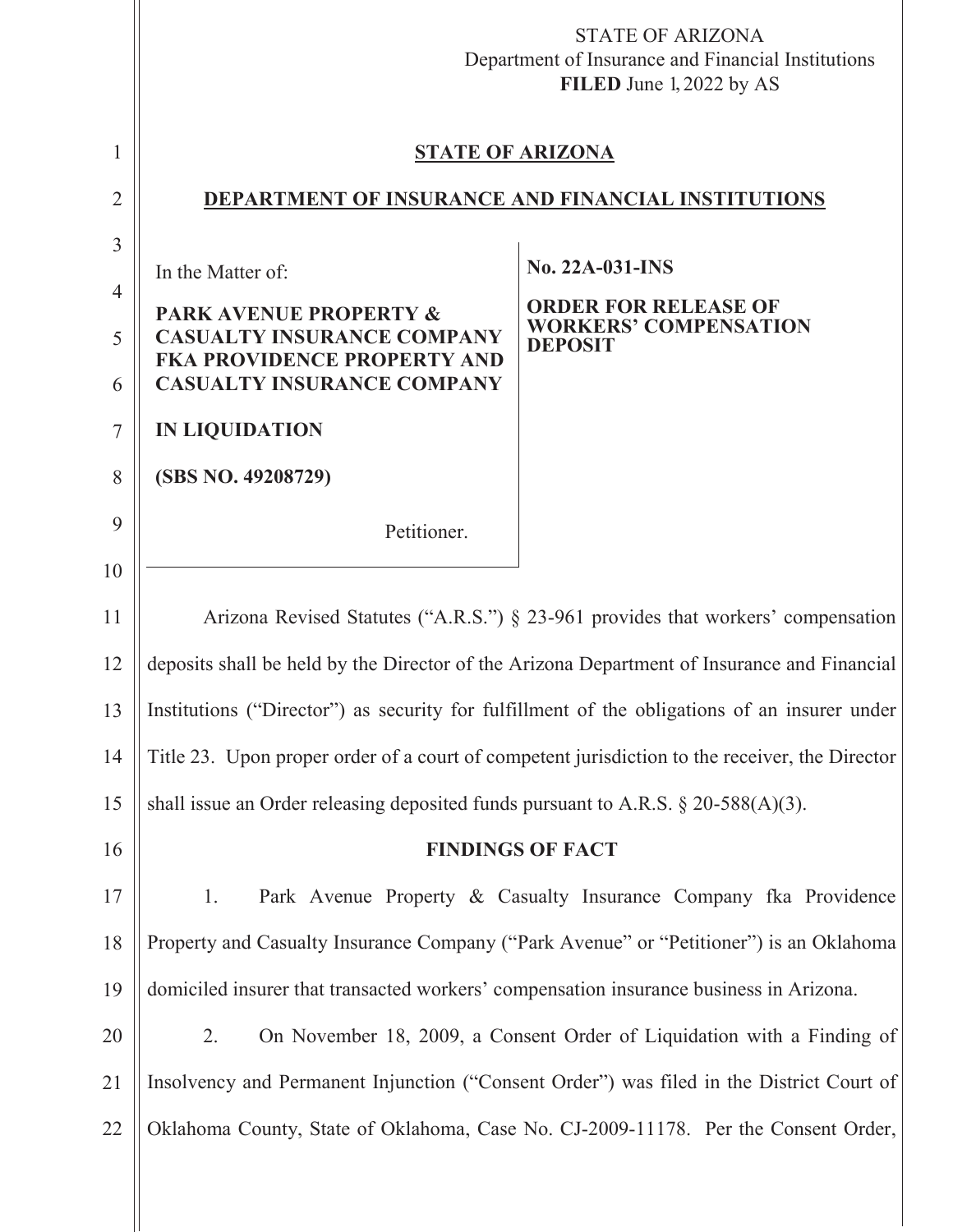1 2 3 Park Avenue was placed in receivership due to being "impaired and/or insolvent" and the Commissioner of the Oklahoma Insurance Department was hereby appointed Receiver of Park Avenue.

4 5 6 7 3. Park Avenue placed a workers' compensation deposit ("WC Deposit") pursuant to A.R.S. § 23-961 with the Arizona Department of Insurance and Financial Institutions ("Department") held through the Arizona State Treasurer, currently in the approximate amount of \$ 885,344.38.

8 9 10 11 12 4. On December 31, 2022, the Department entered into a Special Deposit Release Agreement with Petitioner for the purpose of releasing the special deposit proceeds; paying the claims of the Arizona Property and Casualty Insurance Guaranty Fund and the Special Fund of the Industrial Commission of Arizona, and paying the Department's administrative expenses.

**CONCLUSIONS OF LAW**

13

18

19

20

21

22

14 15 5. Petitioner is entitled to the release of the WC Deposit pursuant to A.R.S. § 20- 588(A)(3).

16 17 6. The Director has no personal liability for the release of the WC Deposit made in good faith as provided in A.R.S. § 20-588(B).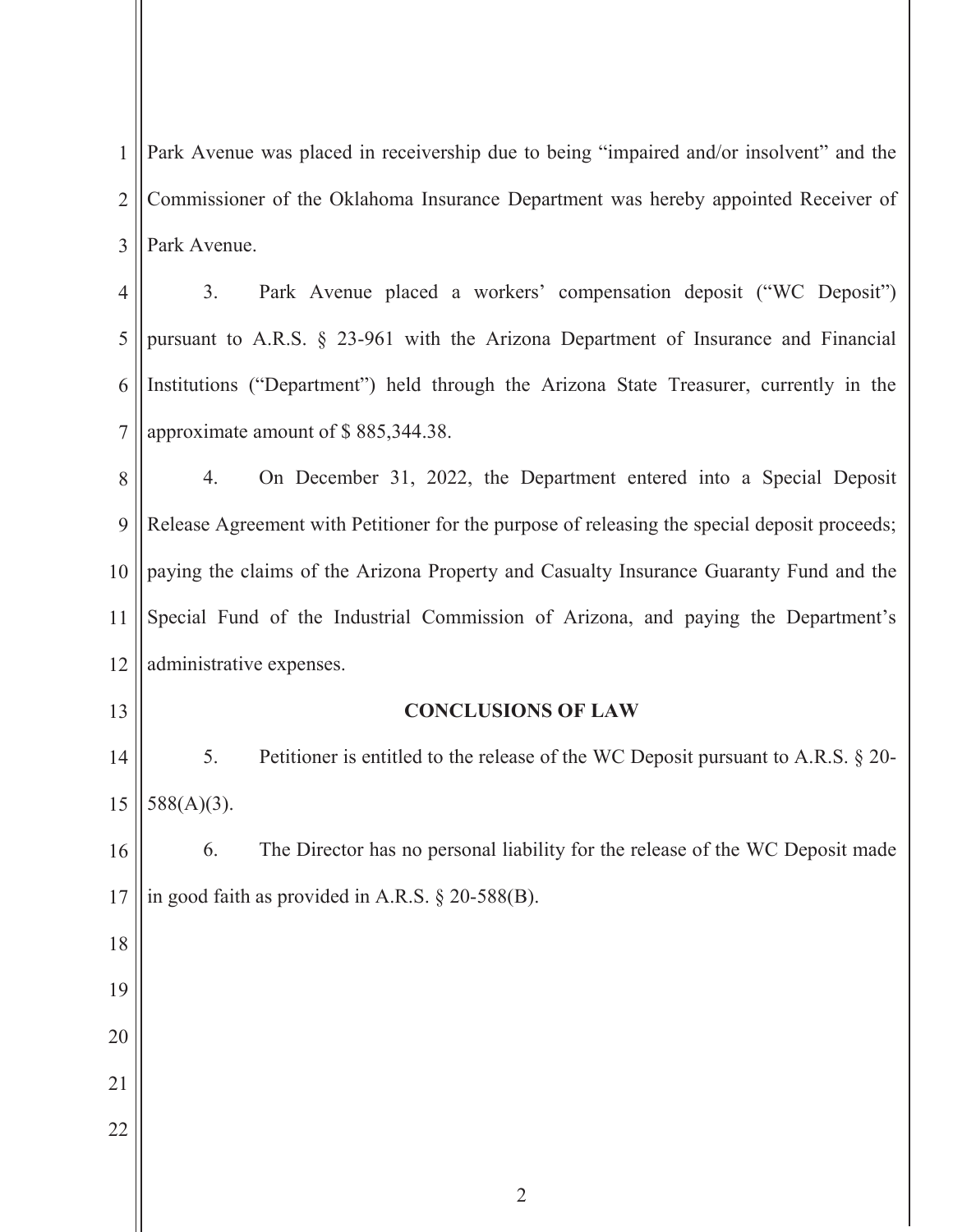| 1              | <b>ORDER</b>                                                                               |
|----------------|--------------------------------------------------------------------------------------------|
| $\overline{2}$ | THEREFORE IT IS ORDERED that the WC Deposit shall be released and                          |
| $\overline{3}$ | distributed pursuant to the instructions in the Arizona Special Deposit Release Agreement. |
| $\overline{4}$ | Effective this 1 <sup>st</sup> day of <b>June</b> , 2022.                                  |
| 5              | Evan Il Dani &                                                                             |
| 6              | Evan G. Daniels, Director<br>Arizona Department of Insurance and Financial Institutions    |
| 7              |                                                                                            |
| 8              |                                                                                            |
| 9              |                                                                                            |
| 10             |                                                                                            |
| 11             |                                                                                            |
| 12             |                                                                                            |
| 13             |                                                                                            |
| 14             |                                                                                            |
| 15             |                                                                                            |
| 16             |                                                                                            |
| 17             |                                                                                            |
| 18             |                                                                                            |
| 19             |                                                                                            |
| 20             |                                                                                            |
| 21             |                                                                                            |
| 22             |                                                                                            |
|                | $\overline{3}$                                                                             |